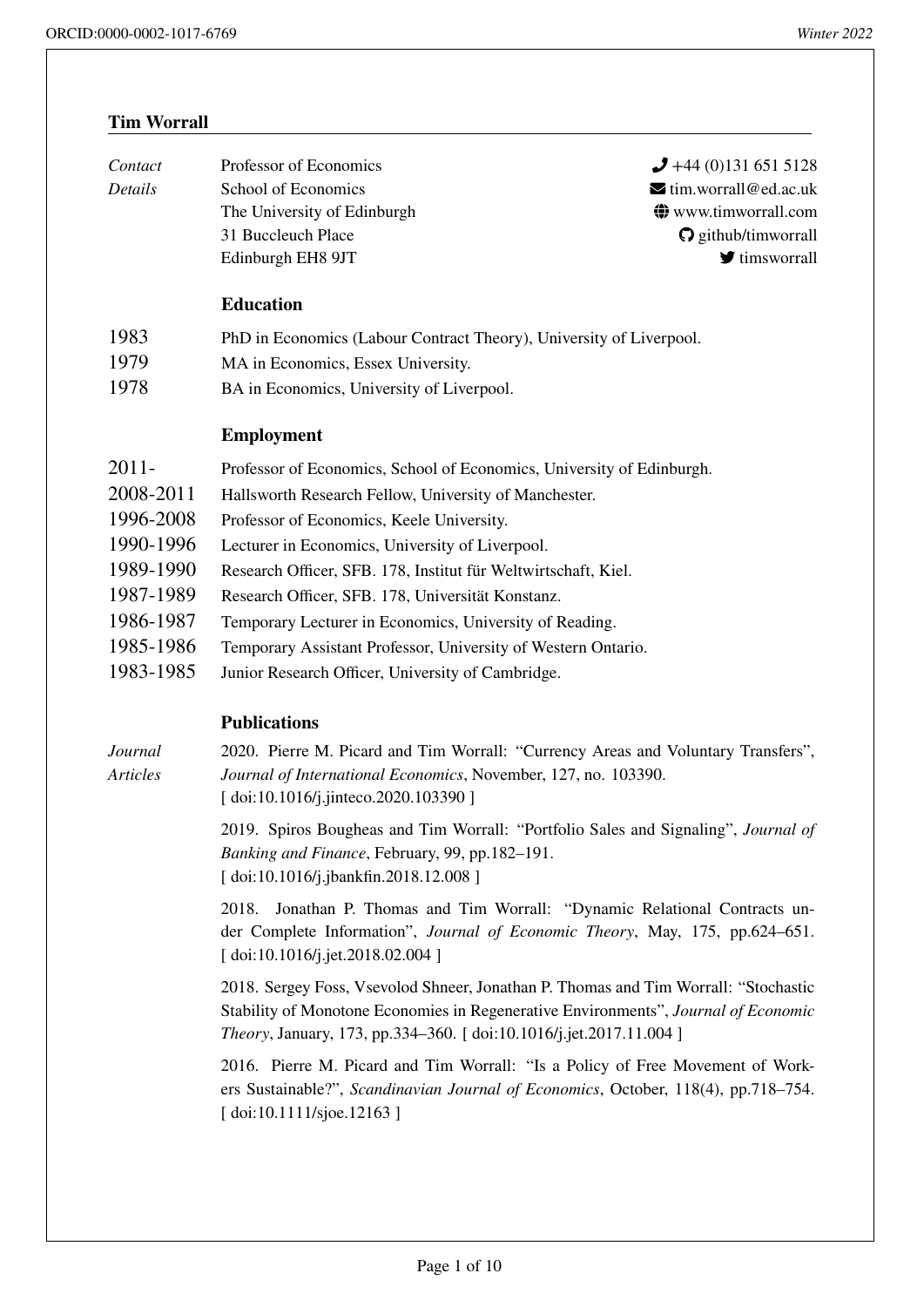2012. Spiros Bougheas and Tim Worrall, "Cost Padding and Regulated Monopolies", *International Journal of Industrial Organization*, July, 30(5) pp.331–341. [ doi:10.1016/j.ijindorg.2011.12.001 ]

2007. Jonathan P. Thomas and Tim Worrall, "Limited Commitment Models of the Labour Market", *Scottish Journal of Political Economy*, November, 54(5) pp.750–773. [ [doi:10.1111/j.1467-9485.2007.0044](http://dx.doi.org/10.1016/j.ijindorg.2011.12.001)0.x ]

2007. Jonathan P. Thomas and Tim Worrall, "Unemployment Insurance under Moral Hazard and Limited Commitment: Public vs. Private Provision", *Journal of Public Economic Theory*[, February, 9\(1\) pp.151–18](http://dx.doi.org/10.1111/j.1467-9485.2007.00440.x)1. [ doi:10.1111/j.1467-9779.2007.00302.x ]

2002. Jonathan P. Thomas and Tim Worrall, "Gift-giving, Quasi-credit and Reciprocity", *Rationality and Society*, August, 14(3) pp.307–351. [ doi:10.1177/1043463102014003003 ]

2002. Ethan Ligon, Jonathan P. Thomas and Tim Worrall, "Informal Insurance and Limited Commitment: Theory and Evidence from Village Economies", *Review of Economic Studies*[, January, 69\(1\), pp.209–244. \[](http://dx.doi.org/10.1177/1043463102014003003) doi:10.1111/1467-937X.00204 ]

2000. Ethan Ligon, Jonathan P. Thomas and Tim Worrall, "Mutual Insurance, Individual Savings and Limited Commitment", *Review of Economic Dynamics*, April 3(2), pp.216–246. [ doi:10.1006/redy.1999.[0081](http://dx.doi.org/10.1111/1467-937X.00204) ]

1994. Brian Hillier and Tim Worrall, "The Welfare Implications of Costly Monitoring in Credit Markets", *Economic Journal*, March, 104(423), pp.350–362. [ doi:10.2307/[2234755](http://dx.doi.org/10.1006/redy.1999.0081) ]

1994. Jonathan P. Thomas and Tim Worrall, "Foreign Direct Investment and the Risk of Expropriation", *Review of Economic Studies*, January 60(1), pp.81–108. [ [doi:10.2307/2297878](http://dx.doi.org/10.2307/2234755) ]

1990. Jonathan P. Thomas and Tim Worrall, "Income Fluctuation and Asymmetric Information: An Example of a Repeated Principal-Agent Model", *Journal of Economic Theory*[, August, 51\(2\),](http://dx.doi.org/10.2307/2297878) pp.367–390. [ doi:10.1016/0022-0531(90)90023-D ]

1990. Tim Worrall, "Debt with Potential Repudiation", *European Economic Review* July, 34(5), pp.1099–1109. [ doi:10.1016/0014-2921(90)90025-T ]

1988. Jonathan P. Thomas and Tim [Worrall, "Self-Enforcing Wage Contrac](http://dx.doi.org/10.1016/0022-0531(90)90023-D)ts", *Review of Economic Studies*, October, 55(4), pp.541–554. [ doi:10.2307/2297404 ]

*Book Chapters* 1995. Brian Hillier and Tim [Worrall, "Asymmetric Information, In](http://dx.doi.org/10.1016/0014-2921(90)90025-T)vestment Finance and Real Business Cycles" in *The New Macroeconomics: Imperfect Markets and Policy Effectiveness*, H. Dixon and N. Rankin (eds.), Camb[ridge University Press](http://dx.doi.org/10.2307/2297404), pp.245–272, October.

> 1989. Tim Worrall. "Labour Contract Theory", in *The Economics of Missing Markets, Information and Games*, F.H. Hahn (ed.), Oxford University Press, pp.336–359, June.

*Book Reviews* 2001. Organisations with Incomplete Information: Essays in Economic Analysis: A Tribute to Roy Radner, edited by M. Majumdar, *Economic Journal*, June, 111(472) F550–552.

> 1998. The Economics of Contracts: A Primer, B. Salanie, *Economica*, November, 65(260), pp.617–618.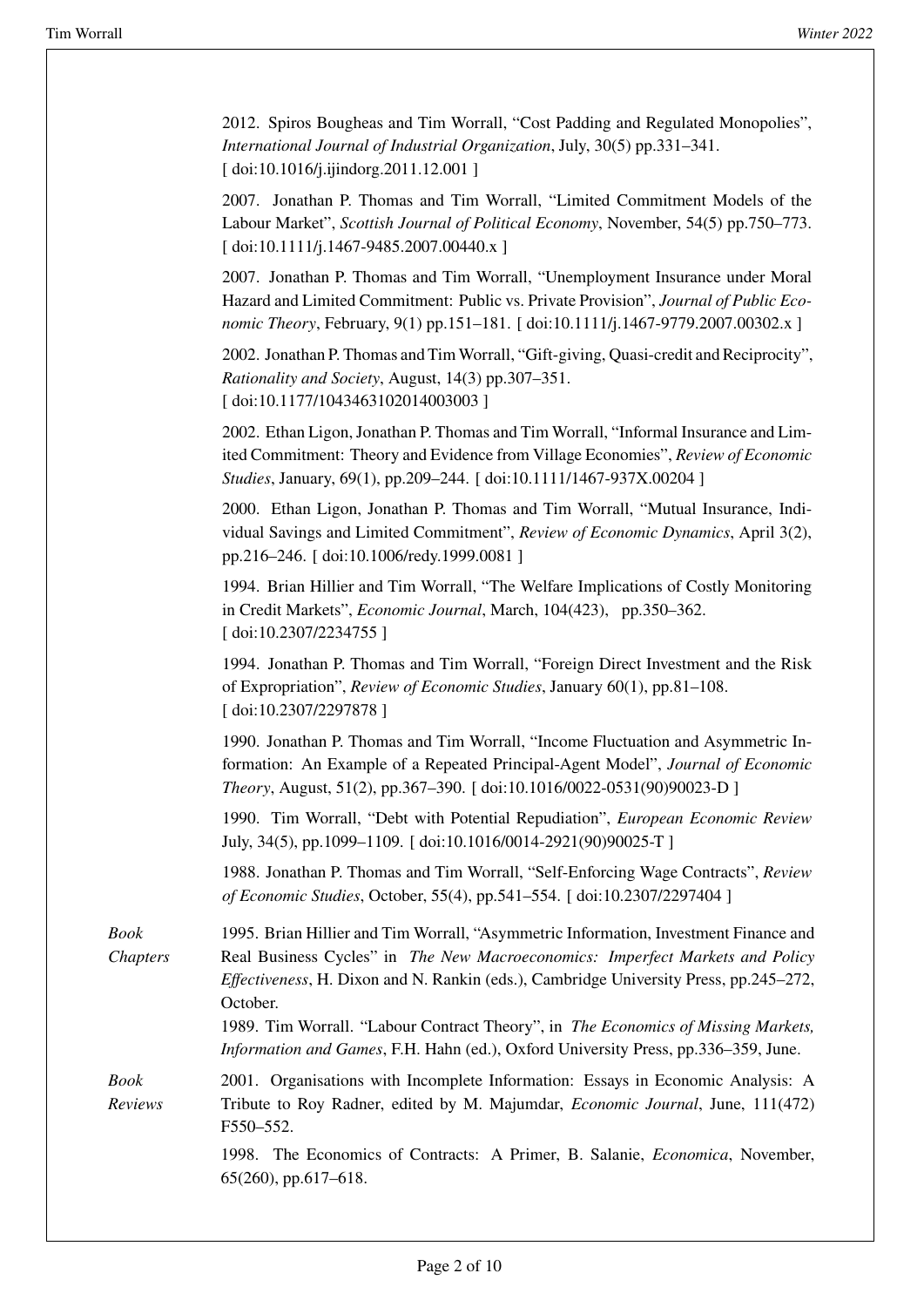| <b>Working</b><br>Papers | 2022. Francesco Lancia, Alessia Russo and Tim Worrall: "Optimal Sustainable<br>Intergenerational Insurance". Centre for Economic Policy Research, Discussion Paper,<br>No. 15540, January.                                                                                                                                                                                                                                                                                                                                                                                                                                                                                                                                        |
|--------------------------|-----------------------------------------------------------------------------------------------------------------------------------------------------------------------------------------------------------------------------------------------------------------------------------------------------------------------------------------------------------------------------------------------------------------------------------------------------------------------------------------------------------------------------------------------------------------------------------------------------------------------------------------------------------------------------------------------------------------------------------|
| Media<br>Coverage        | 2016. "Watch Out for Winners and Losers: Odd-Implied Brexit Sentiment and FTSE<br>Returns" with Costas Milas (University of Liverpool) and Robert Zymek (University of<br>Edinburgh), London School of Economics, British Politics and Policy Blog, 22 June.<br>2014. "Economists Count Cost of Scottish Opinion Polls" with Costas Milas (University<br>of Liverpool), Real Time Economics, Wall Street Journal, 11 April; London School of<br>Economics, British Politics and Policy Blog, 25 April.                                                                                                                                                                                                                            |
| Work in                  | "Mutual Insurance with Persistence".                                                                                                                                                                                                                                                                                                                                                                                                                                                                                                                                                                                                                                                                                              |
| Progress                 | "Optimal Rotating Savings and Credit Associations" with Ethan Ligon (University of<br>California at Berkeley).                                                                                                                                                                                                                                                                                                                                                                                                                                                                                                                                                                                                                    |
|                          | "Self-enforcing Wage Contracts Redux" with Jonathan Thomas (University of Edin-<br>burgh).                                                                                                                                                                                                                                                                                                                                                                                                                                                                                                                                                                                                                                        |
| <b>Citations</b>         | The ISI Web of Knowledge/Scopus show over 600 citations for the published articles<br>listed below of which over 125 are in blue ribbon (discipline's top eight) journals. Google<br>Scholar shows circa 3,000 citations. Articles are cited and discussed in the core graduate<br>text of Sargent and Ljundqvist, Recursive Macroeconomic Theory (MIT Press, 2004).<br>The most cited article is "'Informal Insurance and Limited Commitment: Theory and<br>Evidence from Village Economies", which has over 150 citations. The paper "Income"<br>Fluctuation and Asymmetric Information: An Example of a Repeated Principal-Agent<br>Model" is ranked in the top 1% of the most highly cited papers by recursive impact factor. |
|                          | <b>Grants and Awards</b>                                                                                                                                                                                                                                                                                                                                                                                                                                                                                                                                                                                                                                                                                                          |
| 2015-2022                | Economic and Social Research Council, Co-investigator (one of nine from Edinburgh),<br>Credit and labour market foundations of the macroeconomy, (John Hardman-Moore,<br>Principal Investigator, £6 million).                                                                                                                                                                                                                                                                                                                                                                                                                                                                                                                     |
| 2006-2007                | Royal Economic Society, November 2006 - April 2007: An evaluation of the perfor-<br>mance of UK research in economics (24k).                                                                                                                                                                                                                                                                                                                                                                                                                                                                                                                                                                                                      |
| 2004-2006                | Economic and Social Research Council, Co-investigator, Self-enforcing and dynamic<br>relational contracts (Jonathan Thomas, Principal Investigator, 151k).                                                                                                                                                                                                                                                                                                                                                                                                                                                                                                                                                                        |
| 2001-2003                | Department for International Development, Co-investigator (one of three from Keele),<br>The effects of macro-financial liberalisation policies on micro-household savings and<br>credit behaviour in developing countries (Peter Lawrence, Principal Investigator, 125k).                                                                                                                                                                                                                                                                                                                                                                                                                                                         |
| 1998-1999                | Leverhulme Trust Fellowship, Quasi-credit in LDCs (15k).                                                                                                                                                                                                                                                                                                                                                                                                                                                                                                                                                                                                                                                                          |
| 1998                     | Keele Research Incentive Scheme, 1999: Quasi-credit and LDCs (5k).                                                                                                                                                                                                                                                                                                                                                                                                                                                                                                                                                                                                                                                                |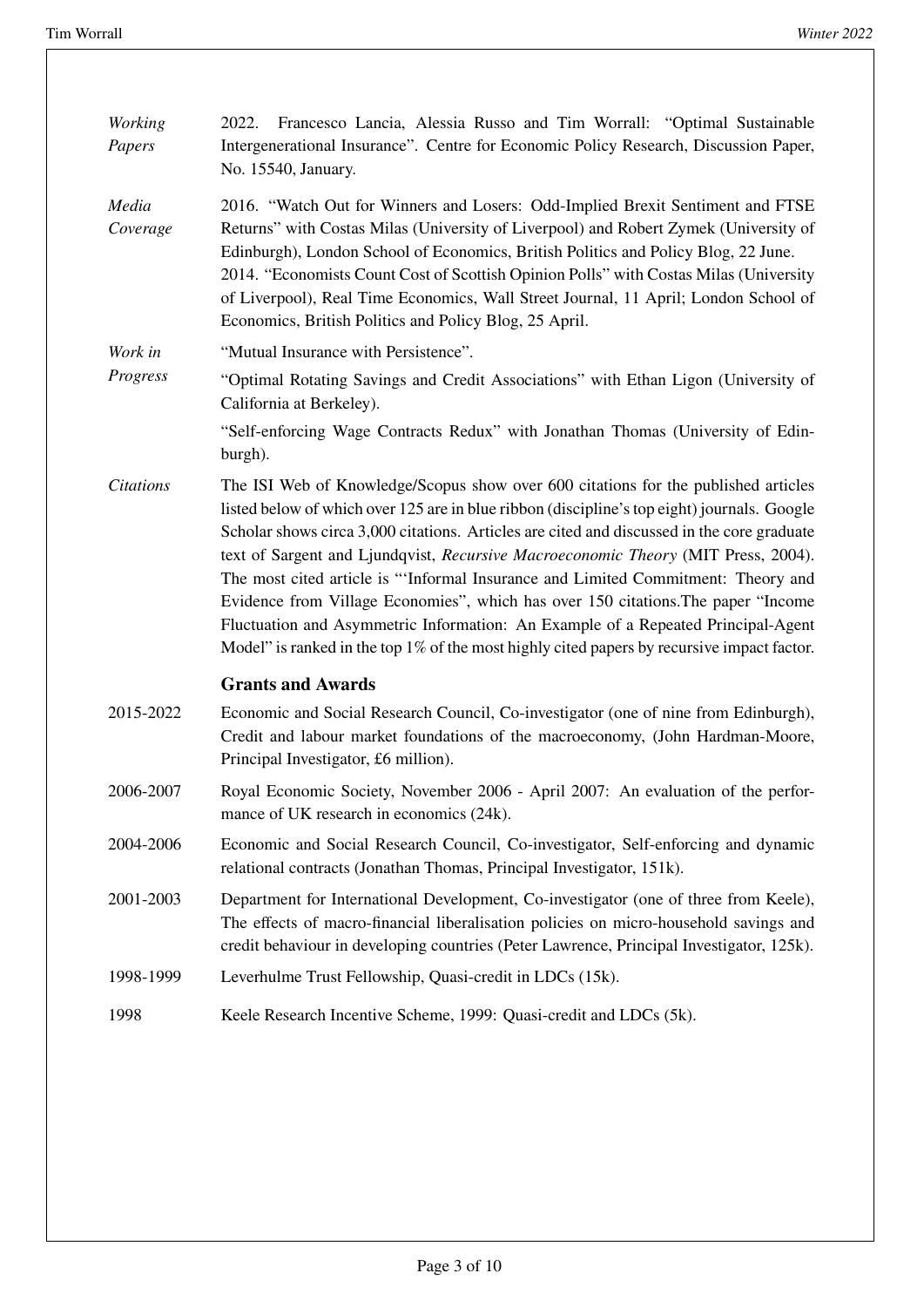### **External Research Talks**

*Invited Talks*

2017: Umeå University, Sweden, February.

2015: Heriot-Watt University, November. University of Hull, February.

2014: University of Manchester, September; Money, Macro, Finance Conference, University of Durham, September.

2013: University of Liverpool, November; University of Oslo, September; Yonsei University, Seoul, Korea, June; York Game Theory Symposium, York University, June.

2012: Workshop on macroeconomic applications of dynamic games and contracts, Stony Brook University, New York, July; Keele University, February; Strathcylde University, February; City University, January.

2011: Durham University, October.

2010: University of Dundee, March.

2009: University of Surrey, November; Workshop on the theory and empirics of risk sharing, Gremaq, Toulouse School of Economics, October; Regional Studies Research Network Workshop on Geographical localisation, intersectoral reallocation of labour and unemployment differentials, Rimini, May.

2008: Warwick University, November; 2nd St Andrews Workshop in applied microeconomics, September.

2007: Canadian Macroeconomic Study Group, Ottawa, November; University of Durham, November; Workshop on risk sharing, Toulouse School of Economics, September; Bristol University, May; Sheffield University, May.

2006: University of California at Berkeley, March; Manchester University, February.

2004: Queen's University Belfast, May. Birmingham University, May.

2003: Durham University, November; Game Theory Workshop, University of Nottingham, April; University of Newcastle, April.

2002: Birkbeck College London, March; University of Surrey, February.

2000: South Bank University, May; Nottingham University, May.

1999: Birmingham University, November; Department of Agricultural Resource Economics, University of California at Berkeley, April.

1997: Durham University, April.

1996: University of Liverpool, June; University of Loughborough, May; Institute for Empirical Macroeconomics at the Federal Reserve Bank of Minneapolis, Minnesota, April. 1995: University of Manchester, April.

1994: Summer Research Workshop on New Macroeconomics, Warwick University, July; University of Sheffield, April; University of Keele, February.

1993: University of Aberystwyth, May; University of Exeter, November; University of Salford, January; 1st Summer School in Economic Theory at La Sorbonne, Paris, April; Centre for Operations Research and Economics at the University of Louvain-la-Neuve, Belgium, April.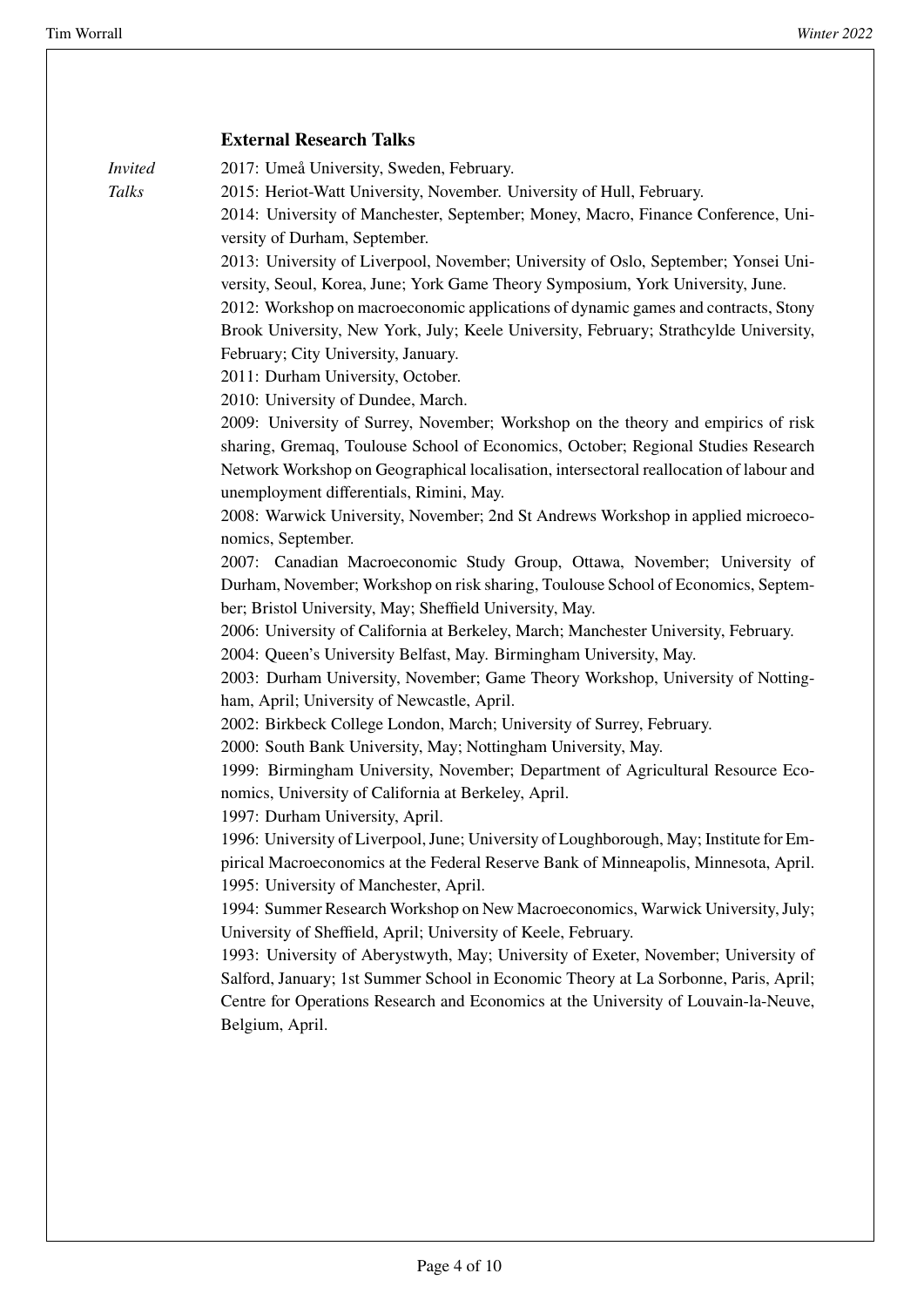*[Co](http://orcid.org/0000-0002-1017-6769)nference Talks*

2021: Royal Economic Society, Belfast, April.

2019: European meeting of the Econometric Society, Manchester, August.

2017: National Bureau of Economic Research Summer Institute, Boston, July; Society for Economic Dynamics, Edinburgh, June; Society for the Advancement of Economic Theory, Faro, June.

2016: Theoretical Research in Development Economics conference, Duke University, April.

2015: Society for the Advancement of Economic Theory, Cambridge, UK, July.

2012: Journées d'Economie Publique Louis-André Gérard-Varet, Marseilles, June.

2011: European Trade Study Group, Copenhagen, September; Society for Economic Dynamics, Ghent, July; Society for the Advancement of Economic Theory, Faro, June; Econometric Society Winter Meetings, Denver, January.

2009: Society for Economic Dynamics, Istanbul, July; Canadian Economic Association, Toronto, May.

2008: Society for Economic Dynamics, Massachusetts Institute of Technology, July.

2006: European meeting of the Econometric Society, Vienna, August; European Economic Association, Vienna, August; Canadian Economic Association, Montreal, May; Royal Economic Society, Nottingham, April.

2005: Society for Economic Dynamics, Budapest, June.

2004: European Economic Association, Madrid, August.

2003: European meeting of the Econometric Society, Stockholm, August; Game Theory Workshop, University of Nottingham, April.

2001: European meeting of the Econometric Society, Lausanne, August.

1999: European meeting of the Econometric Society, Santiago de Compostela, August.

1995: 7th World Congress of the Econometric Society, Tokyo, August.

1993: Royal Economic Society, York, April.

1990: 6th World Congress of the Econometric Society in Barcelona, August.

1986: European meeting of the Econometric Society, Budapest, August.

1985: 5th World Congress of the Econometric Society in Cambridge, Massachusetts, August.

1984: European meeting of the Econometric Society, Madrid, August.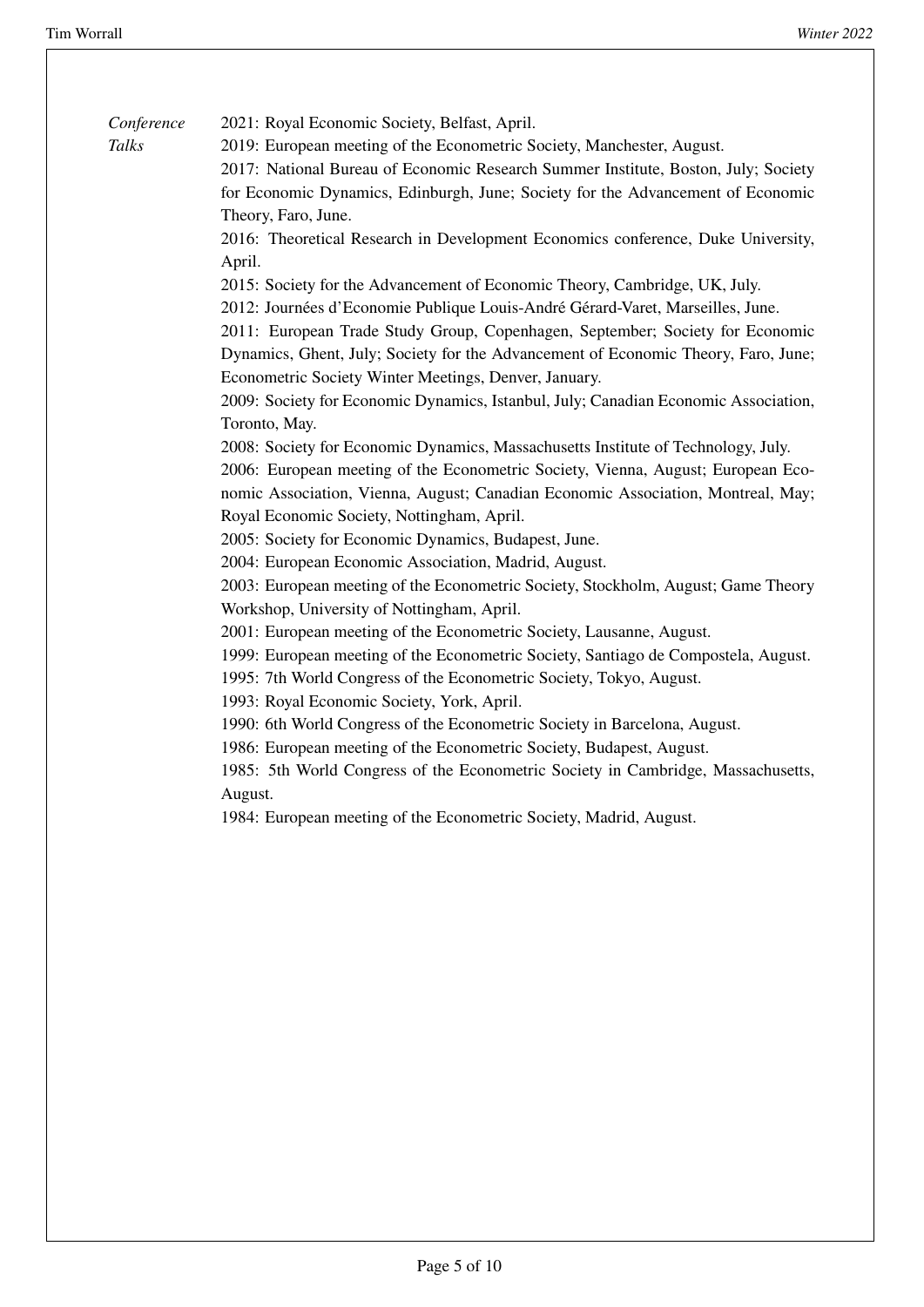|                       | <b>Honourary and Visiting Positions</b>                                                                                                                                                                                                                                                                                                                                                |
|-----------------------|----------------------------------------------------------------------------------------------------------------------------------------------------------------------------------------------------------------------------------------------------------------------------------------------------------------------------------------------------------------------------------------|
| Honorary<br>Positions | 2012-present. Member, Network in Applied and Theoretical Economics.<br>2011-2013. Honorary Fellow, University of Manchester.<br>2008-present. Senior Fellow, Rimini Centre for Economic Analysis.<br>1996-1998 and 2001-2004. Honorary Fellow, University of Liverpool.                                                                                                                |
| <b>Visits</b>         | 2013. Centre for the Study of Equality, Social Organisation and Performance, Univer-<br>sity of Oslo, Norway, September; Department of Economics, Yonsei University, South<br>Korea, June<br>2012. Department of Agricultural Resource Economics, University of California at<br>Berkeley, April-May.                                                                                  |
|                       | 2011. Department of Economics, University of Vienna, December; RECent (Center for<br>Economic Research), Department of Political Economy, University of Modena and Reg-<br>gio Emilia, May.                                                                                                                                                                                            |
|                       | 2006. Department of Agricultural Resource Economics, University of California at<br>Berkeley, February-April.                                                                                                                                                                                                                                                                          |
|                       | 1996. Institute for Empirical Macroeconomics, Federal Reserve Bank of Minneapolis,<br>April.                                                                                                                                                                                                                                                                                           |
|                       | 1992. Centre for Operational Research and Economics, Louvain-la-Neuve, April.<br><b>Teaching Experience</b>                                                                                                                                                                                                                                                                            |
|                       |                                                                                                                                                                                                                                                                                                                                                                                        |
| Current<br>Courses    | Asset Pricing (level 11, circa 30 students); Introductory Financial Economics (level 8,<br>circa 350 students).                                                                                                                                                                                                                                                                        |
| <b>UG</b> Courses     | Corporate Finance; Econometrics; Economics of Asymmetric Information; Game The-<br>ory; Intermediate Finance; International Economics; Introductory Economics; Labour<br>Economics; Management Science; Managerial Economics; Mathematical Economics;<br>Microeconomics; Modelling the Financial Crisis; Options and Futures; Quantitative<br>Methods.                                 |
| <b>PG</b> Courses     | Contract Theory; Corporate Finance; Game Theory; Financial Mathematics; Financial<br>Instruments; Asset Pricing; Microeconomics; Regulatory Economics; Topics in Eco-<br>nomic Theory. Research Methods in Mathematical Economics and Microeconomics.                                                                                                                                  |
| UG<br>Supervision     | Areas supervised: Charitable giving; Competition policy; Economics of climate change;<br>Economics of gambling; Economics of marriage; Economics of sport; Tax non-<br>compliance; Deregulation; Migration; Social networks; Inequality; Housing markets.                                                                                                                              |
| PG<br>Supervision     | Topics include: Calendar effects; Credit default swaps; Executive compensation; Finan-<br>cial distress; Capital structure; Mergers & acquisitions; Real estate investment trusts;<br>Transfer pricing; Third order price discrimination; Consumption and house prices; Port-<br>folio management; Risk-sharing and migration; Credit cycles; SIR model; Microfinance<br>institutions. |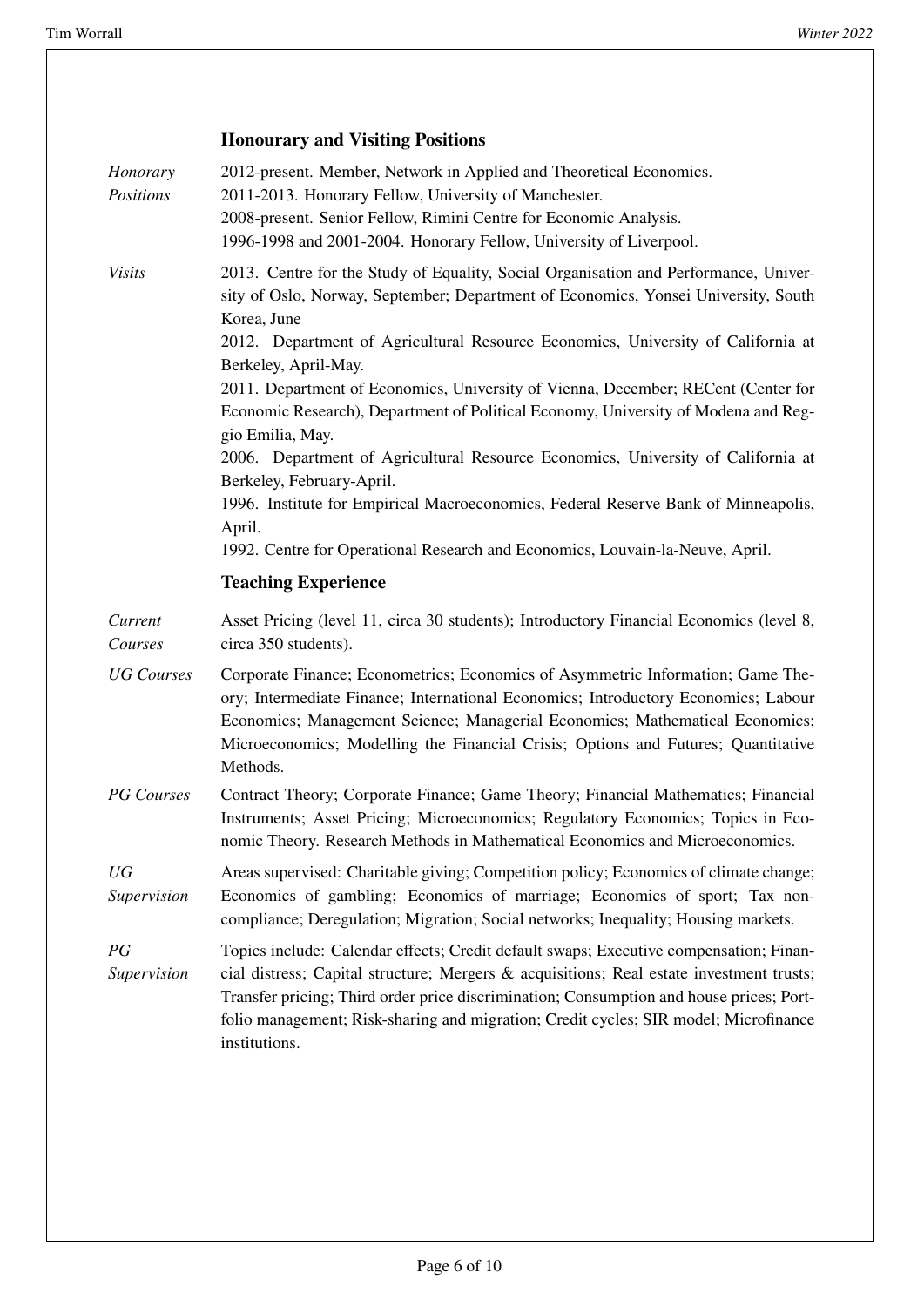| Internal Ph.D.<br>Examining | 2020. Sean Ferguson (Edinburgh), Essays on the selection and design of information<br>structures.<br>2016. Ibrahim Inal (Edinburgh), Essays on beliefs and knowledge.<br>2014. James Best (Edinburgh), Social learning, cooperation, asset markets and human<br>capital.<br>2013. Nicholas Myers (Edinburgh), Trade costs and national borders.<br>2006. Petar Bozhinov (Keele), Constant relative risk aversion and rent-seeking games.<br>2005. Ji-Tian Jeng (Keele), Bayesian aggregative games.<br>2002. Clare Kelly (Keele), Consumption smoothing in the short-run: effects of uncer-<br>tainty and imperfect capital markets.<br>2001. Fabiano Vergari (Keele), Finance and development; an analysis of the role of<br>equity markets and the banking sector in developed and lesser-developed countries.                                                                                                                                                                                                                                                                                                                                                                                                                                                                                                                                                                                                                                                                                                                                                                                                                                                                                                                                                                                                                                                                                        |
|-----------------------------|---------------------------------------------------------------------------------------------------------------------------------------------------------------------------------------------------------------------------------------------------------------------------------------------------------------------------------------------------------------------------------------------------------------------------------------------------------------------------------------------------------------------------------------------------------------------------------------------------------------------------------------------------------------------------------------------------------------------------------------------------------------------------------------------------------------------------------------------------------------------------------------------------------------------------------------------------------------------------------------------------------------------------------------------------------------------------------------------------------------------------------------------------------------------------------------------------------------------------------------------------------------------------------------------------------------------------------------------------------------------------------------------------------------------------------------------------------------------------------------------------------------------------------------------------------------------------------------------------------------------------------------------------------------------------------------------------------------------------------------------------------------------------------------------------------------------------------------------------------------------------------------------------------|
| Doctoral<br>Supervision     | Sikandar Soin: Two Models of Institutional Design in Crime and Education, PhD, Uni-<br>versity of Edinburgh, 2022 (passed with revisions).<br>Pongpalin Yingchoncharoen (Lecturer, Thammasat University, Thailand): Growth and<br>Inequality, MRes, University of Edinburgh, 2018.<br>Aodi Tang (Economist, UBS): Essays on Contracting for Experimentation, PhD, Univer-<br>sity of Edinburgh, 2018 (passed with minor revisions).<br>Sareh Vosooghi (Assistant Professor, KU Leuven, Belgium): Essays on Information and<br>Transboundary Problems in Environmental and Resource Economics, PhD, University<br>of Edinburgh, 5 September 2016 (passed with minor revisions).<br>Rongyu Wang (Lecturer, Shandong University of Arts, China): Games of Incomplete<br>Information, PhD, University of Edinburgh, 1 August 2016 (passed without revisions).<br>Vasco Filipe de Figueiredo Alves (Lecturer in Economics, University of Birmingham):<br>Essays in Strategic Queuing, PhD, University of Edinburgh, 29 January 2016 (passed<br>with minor revisions).<br>Michael King: A Rationale for Tying Merchants' Membership of Platforms Serving In-<br>dependent Markets, PhD, University of Manchester, 2011 (passed with minor revisions).<br>Ioannis Lazopoulos (Lecturer in Economics, University of Surrey): Debt Contracts and<br>Bank Runs, PhD, Keele University, 2006 (passed without revisions, awarded with com-<br>mendation).<br>Alex Dickson (Senior Lecturer in Economics, University of Strathclyde): On Strategic<br>Marshallian Analysis: Shapley and Shubik meet Marshall and Cournot, PhD, Keele Uni-<br>versity, 2005 (passed with minor revisions, awarded with commendation).<br>Svetlana Andrianova (Reader in Economics, University of Leicester): Essays on Col-<br>lusion, Corruption and Reforms, PhD, London South Bank University, 2001 (passed<br>without revisions). |
| Other<br>Examining          | 2008-2012. Chief Examiner for Corporate Finance, Institute of Financial Services, ifs<br>University College.                                                                                                                                                                                                                                                                                                                                                                                                                                                                                                                                                                                                                                                                                                                                                                                                                                                                                                                                                                                                                                                                                                                                                                                                                                                                                                                                                                                                                                                                                                                                                                                                                                                                                                                                                                                            |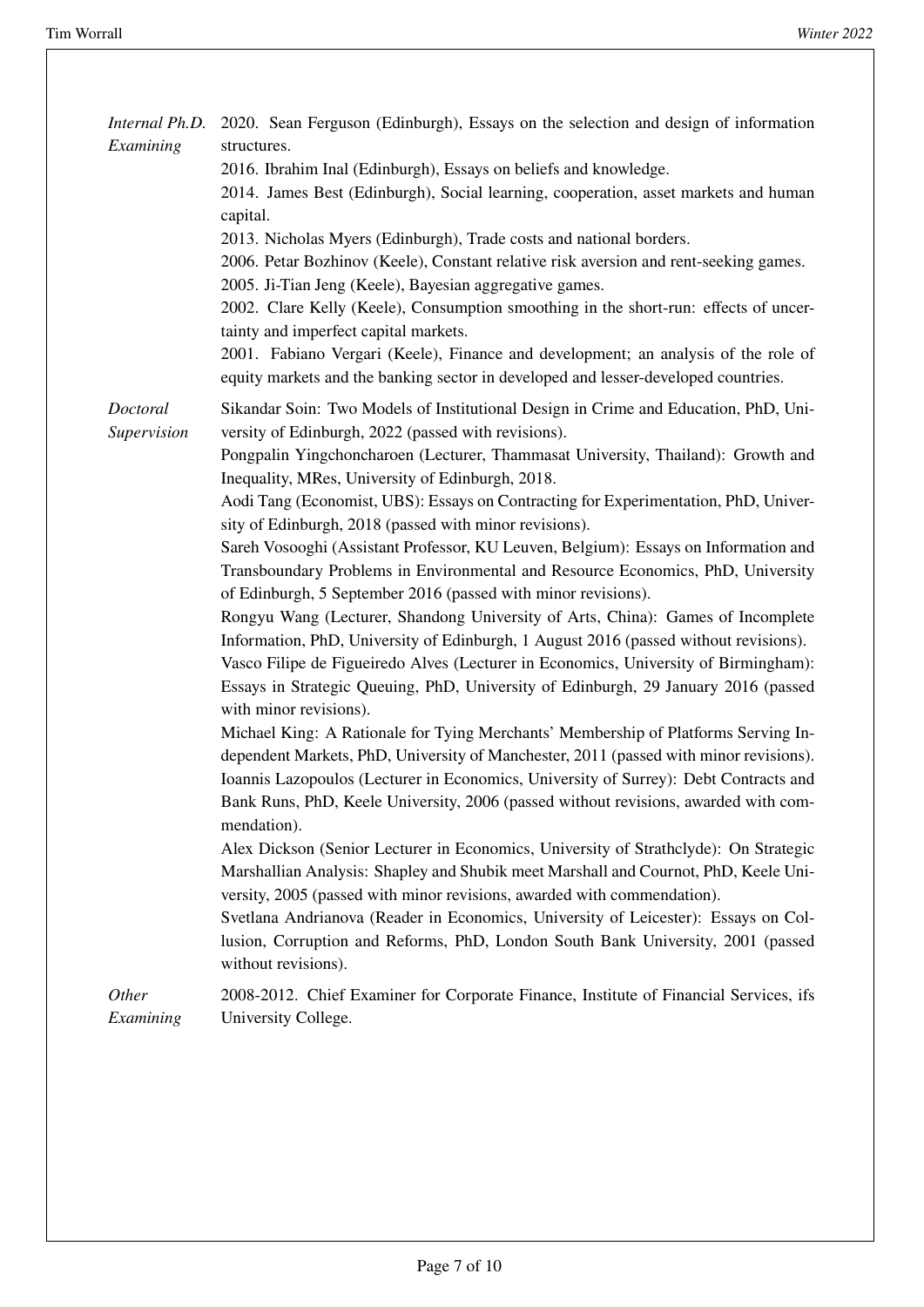#### **Service to the Discipline**

*Journal Service*

Guest Editor, *Games*, Special Issue on Contract Theory, 2013. Contributors include: Oliver Hart, Joel Watson, Xiaojian Zhao.

Associate Editor, *Quantitative and Qualitative Analysis in Social Sciences*, 2006-2011. Refereeing for: *American Economic Review, The Economic Journal, Econometrica, International Economic Review, Journal of Economic Theory, Journal of the European Economic Association, Journal of Political Economy, Quarterly Journal of Economics, Review of Economic Studies*.

Refereeing for other journals: *American Economic Review: Insights, Berkeley Electronic Journal of Theoretical Economics, Bulletin of Economic Research, Canadian Journal of Economics, Computational Economics, Ecological Economics, Economics Bulletin, Economic Inquiry, Economica, Economics: The Open-Access, Open-Assessment E-Journal, Economics Letters, Economic Theory, Education Economics, Ekonomia, Environmental and Resource Economics, European Economic Review, European Journal of Finance, European Journal of Political Economy, FinanzArchiv / Public Finance Analysis, International Journal of Finance and Economics, Games and Economic Behavior, International Journal of Industrial Organization, International Sociology, International Tax and Public Finance, Journal of Development Economics, Journal of Development Studies, Journal of Economic Behavior and Organization, Journal of Economic Dynamics and Control, Journal of Economic Surveys, Journal of Institutional and Theoretical Economics, Journal of International Economics, Journal of Labor Economics, Journal of Monetary Economics, Journal of Money, Credit and Banking, Journal of Pension Economics and Finance, Journal of Population Economics, Journal of Transport Economics and Policy, Managerial and Decision Economics, The Manchester School, Metroeconomica, Oxford Economic Papers, Rand Journal of Economics, Review of Economic Dynamics, Review of Industrial Organization, Scandinavian Journal of Economics, Scottish Journal of Political Economy, Social Problems, Southern Economic Journal, Stochastic Processes and their Applications, Theoretical Economics*.

Book refereeing for: Addison Wesley, Cambridge University Press, Harper-Collins, MIT Press, Pearson Education.

*External Examining* B.A. Economics, Nottingham, 2017-2019; B.A. Economics, Warwick, 2016-2019; M.Sc. Economics, London School of Economics, 2012-2015; B.A. Economics, Essex, 2006- 2009; B.Sc. and M.Sc. Economics, Birmingham, 2005-2009; M.Sc. Economics, University College London, 2003-2007; B.A. and M.A. Economics, Leicester, 2002-2005; Postgraduate Certificate in Finance, Birkbeck College London, 2001-2005.

*Research Evaluation* Member of the Economics and Econometrics Sub-panel for the UK Research Excellence Framework 2021.

*External Reviewing*

External Assessor for Periodic Review of the Department of Economics, York University, April 2017. External Assessor for Chair in Economics, University of Pretoria, May 2011. External Assessor for Chair in Economics, York University, June 2010. Member of Research Review Team, Durham Business School, May 2009; External Advisor, Periodic Review, School of Social Sciences, University of Manchester, April 2007; External Assessor, LSE External Study Programme, April 2005.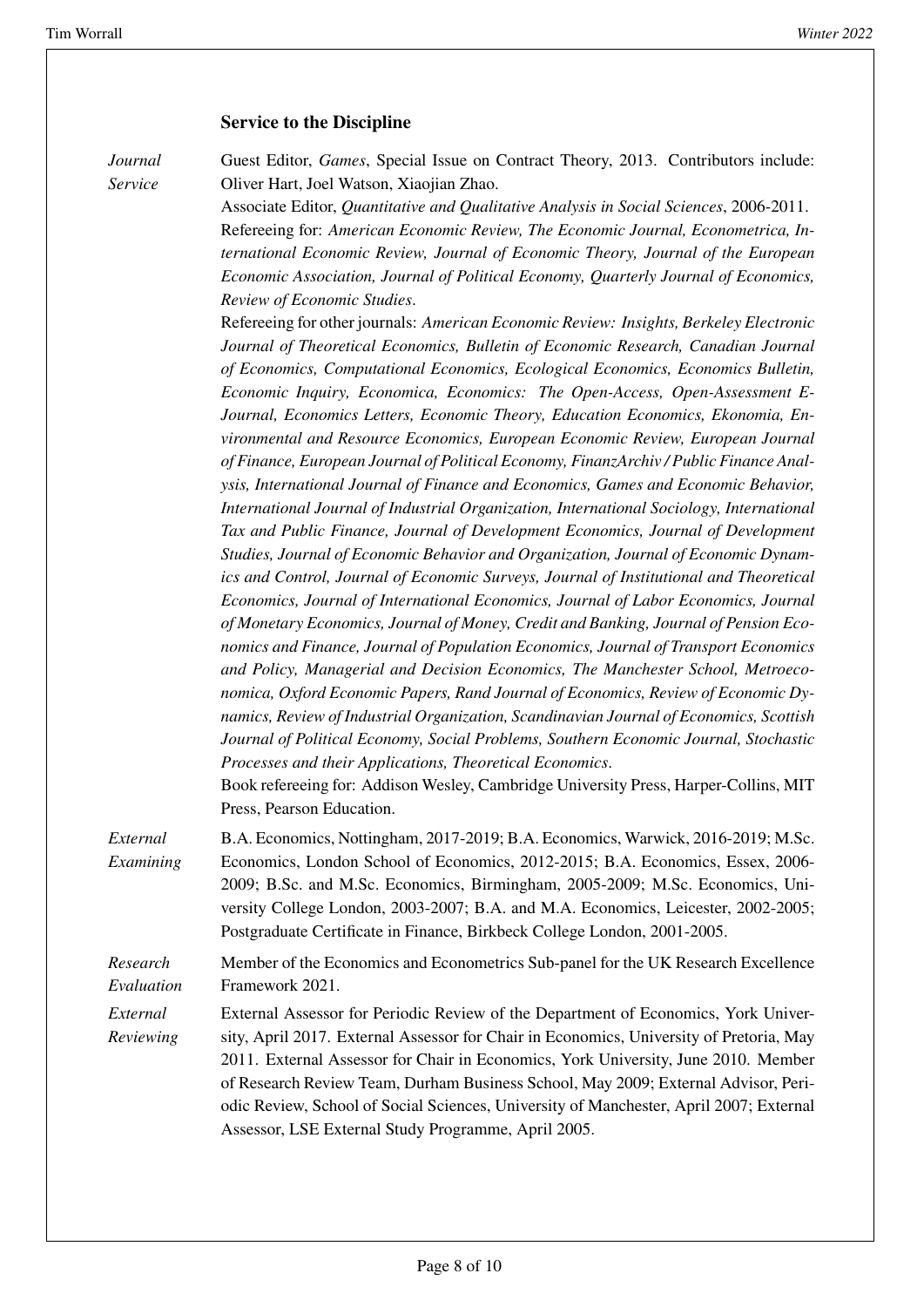| Peer<br>Reviewing       | Carnegie Trust; British Academy; Economic and Social Research Council; Engineer-<br>ing and Physical Sciences Research Council; Leverhulme Trust; Nuffield Foundation;<br>National Science Foundation, USA; Social Sciences and Humanities Research Council,<br>Canada; The Austrian Science Fund, Austria.                                                                                                                                                                                                                                                                                                                                                                                                                                                                                                                                                                                                                                                                                                                                                                                                                                                                                                   |
|-------------------------|---------------------------------------------------------------------------------------------------------------------------------------------------------------------------------------------------------------------------------------------------------------------------------------------------------------------------------------------------------------------------------------------------------------------------------------------------------------------------------------------------------------------------------------------------------------------------------------------------------------------------------------------------------------------------------------------------------------------------------------------------------------------------------------------------------------------------------------------------------------------------------------------------------------------------------------------------------------------------------------------------------------------------------------------------------------------------------------------------------------------------------------------------------------------------------------------------------------|
| Congresses              | Program Committee Member: RES 2009 Surrey; RES 2008 Warwick; RES 2007 War-<br>wick; RES PhD Presentation Meetings London 2006 and 2007; EEA 2005 Amsterdam;<br>EEA-ESEM 2004 Madrid; EEA-ESEM 2003 Stockholm; Local Organizer, Society for<br>Economic Dynamics, Edinburgh, June 2017; Session Organizer, Society for Advance-<br>ment of Economic Theory Meetings, Paris, June 2013; Session Organizer, Society for<br>Advancement of Economic Theory Meetings, Faro, Portugal, June 2011; Manchester<br>and Society for Advancement of Economic Theory Workshop in Economic Theory, May<br>2010; Midland Game Theory Workshop, Manchester, June 2009; Workshop on Limited<br>Commitment, Edinburgh, September 2005; Midlands Game Theory Workshop, Keele,<br>May 2004.                                                                                                                                                                                                                                                                                                                                                                                                                                      |
| Committee<br>Membership | Elected member of the Royal Economic Society Council, 2016-2021; Member of Scien-<br>tific Committee (Economics, Econometrics and Statistics) for the Chartered Association<br>of Business Schools Academic Journal Guide, 2013-21. Member of Economic and So-<br>cial Research Council Peer Review College, 2010-2017. Member of Institute of Finan-<br>cial Services, School of Finance Academic Board 2008-11. Secretary to Conference of<br>Heads of University Department of Economics (CHUDE), 2007-2012 and Steering group<br>member, 2005-2013. Advisor to Steering Group for ESRC International Benchmarking<br>of Economics, 2007-8.                                                                                                                                                                                                                                                                                                                                                                                                                                                                                                                                                                |
| Ph.D.<br>Examining      | 2017. Oscar Nieto-Cerezo (Liverpool), On optimal risk and benefit sharing in engineer-<br>ing projects.<br>2016. Krzysztof Brzezinsky (Manchester), Essays on effects of uncertainty on competi-<br>tion among firms and political parties.<br>2010. Yuki Kumagai (Nottingham), Networks and markets: repeated trade, self-<br>enforcing cooperation under uncertainty and institutional interaction.<br>2007. Sinan Lu (Nottingham), Capital structure and bankruptcy; Honggang Qiu (York),<br>Optimal collusion-proof contracts.<br>2005. Saksit Thananittayaudom (Nottingham), Essays on imperfect competition, re-<br>search and development, and financial constraints.<br>2001. Cavelle Dawn Creightney (Warwick) Essays on intra-household bargaining, risk-<br>sharing, and the optimal balance between private insurance and the welfare state.<br>2000. Anna Maria Cristina Menichini (York), Costly auditing in models with commit-<br>ment and no commitment.<br>1997. Shirley Jin-Shien Ho (Warwick), Asymmetric multistage models of R&D : tech-<br>nology, adoption, contracts and protection.<br>1996. Jonathan Rougier (Durham), Price change and trading volume in a speculative<br>market. |